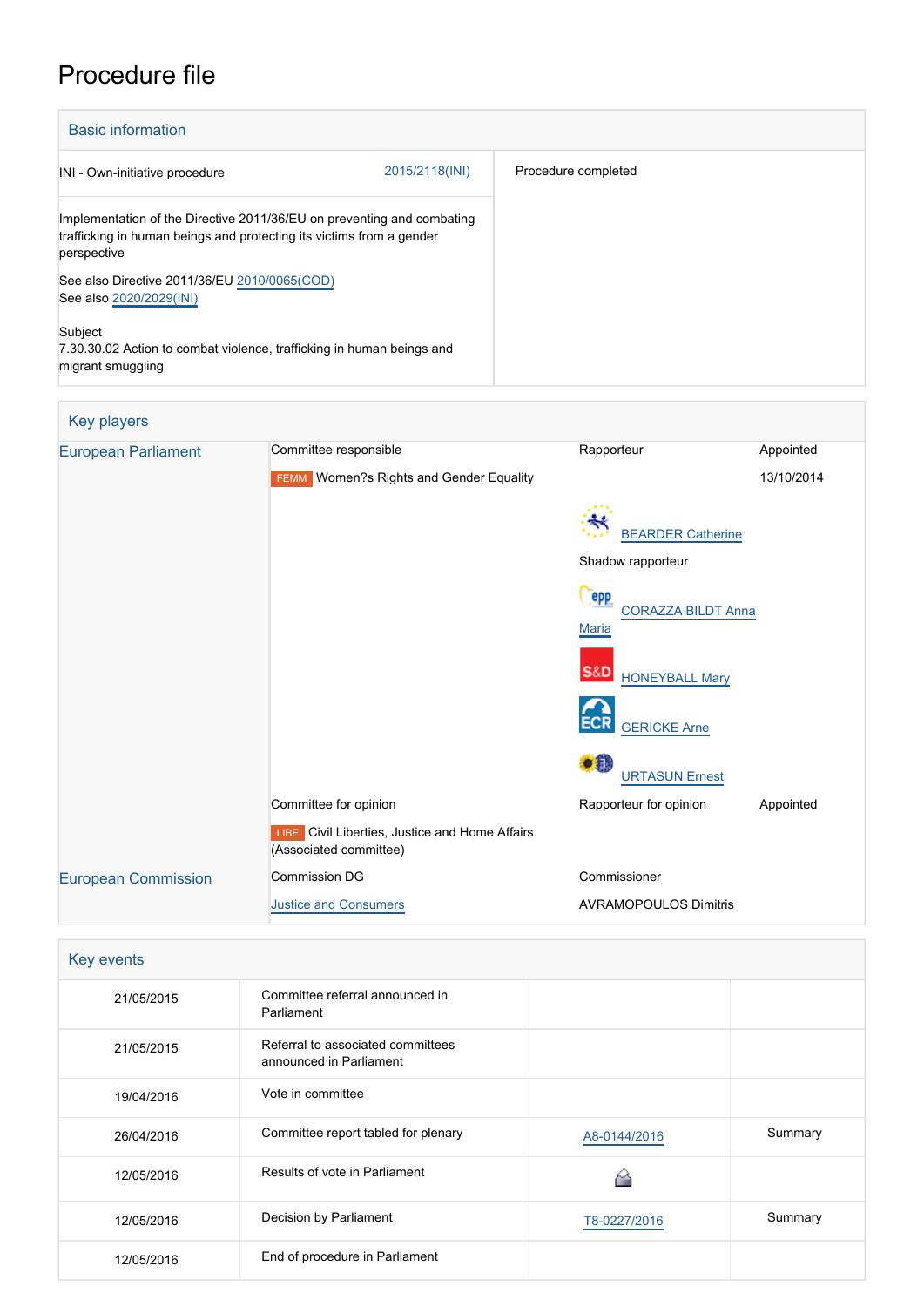| <b>Technical information</b> |                                                                         |  |
|------------------------------|-------------------------------------------------------------------------|--|
| Procedure reference          | 2015/2118(INI)                                                          |  |
| Procedure type               | INI - Own-initiative procedure                                          |  |
| Procedure subtype            | Implementation                                                          |  |
|                              | See also Directive 2011/36/EU 2010/0065(COD)<br>See also 2020/2029(INI) |  |
| Legal basis                  | Rules of Procedure EP 54                                                |  |
| Other legal basis            | Rules of Procedure EP 159                                               |  |
| Stage reached in procedure   | Procedure completed                                                     |  |
| Committee dossier            | FEMM/8/03507                                                            |  |

## Documentation gateway Committee draft report **[PE576.788](https://www.europarl.europa.eu/doceo/document/FEMM-PR-576788_EN.html)** 01/02/2016 EP Amendments tabled in committee **[PE578.660](https://www.europarl.europa.eu/doceo/document/FEMM-AM-578660_EN.html)** PE578.660 PE6778.660 PEP **Committee opinion LIBE [PE575.345](https://www.europarl.europa.eu/doceo/document/LIBE-AD-575345_EN.html)** 12/04/2016 EP Committee report tabled for plenary, single reading [A8-0144/2016](https://www.europarl.europa.eu/doceo/document/A-8-2016-0144_EN.html) 27/04/2016 EP Summary Text adopted by Parliament, single reading TECH CONSERVIT [T8-0227/2016](https://www.europarl.europa.eu/doceo/document/TA-8-2016-0227_EN.html) 12/05/2016 EP Summary Commission response to text adopted in plenary SP(2016)486 23/09/2016 EC

#### Implementation of the Directive 2011/36/EU on preventing and combating trafficking in human beings and protecting its victims from a gender perspective

The Committee on Womens Rights and Gender Equality adopted the own-initiative report by Catherine BEARDER (ALDE, UK) on implementation of the Directive 2011/36/EU on preventing and combating trafficking in human beings and protecting its victims from a gender perspective.

The Committee on Civil Liberties, Justice and Home Affairs, exercising the prerogative of an associated committee in line with [Article 54 of the](http://www.europarl.europa.eu/sides/getDoc.do?pubRef=-//EP//TEXT+RULES-EP+20140701+RULE-054+DOC+XML+V0//EN&navigationBar=YES) [Rules of Procedure of the European Parliament,](http://www.europarl.europa.eu/sides/getDoc.do?pubRef=-//EP//TEXT+RULES-EP+20140701+RULE-054+DOC+XML+V0//EN&navigationBar=YES) was also consulted to give an opinion on the report.

To recall, trafficking in human beings (THB) is a violation of fundamental human rights under Article 5 of the Charter on Fundamental Rights of the EU, as well as a violation of the victims personal integrity and a serious organised crime that undermines the state and the rule of law. It has been addressed at many levels of governance, most notably in the EU with [Directive 2011/36/EU](http://www.europarl.europa.eu/oeil/popups/ficheprocedure.do?lang=EN&procnum=COD/2010/0065) on preventing and combating trafficking in human beings and protecting its victims, which established a legal framework to better enable criminal prosecutions against traffickers.

The current refugee crisis has shown up the lack of proper tools at a European level for jointly combating THB, especially when its aim is the sexual exploitation of women and children.

The report noted that women and girls make up 80 % of registered victims of THB and children make up approximately 16 % of registered victims. 70 % of the identified victims of THB and 70 % of suspected traffickers in the EU are EU nationals.

THB is a complex transnational phenomenon that can be tackled effectively only if the EU institutions and Member States work together in a coordinated manner in order to prevent forum shopping by criminal groups and individuals.

Addressing the gender dimension of THB in the implementation of the directive: Members noted that Directive 2011/36/EU was due to be transposed into Member States national laws by 6 April 2013, and that all Member States except one have notified the Commission of the transposition of this directive into national law. Members States should speed up the full and correct enforcement of Directive 2011/36/EU. The gender dimension must be consistently monitored in the implementation of EU anti-trafficking legislation.

Women and men, girls and boys are vulnerable in different ways, and are often trafficked for different purposes, and that prevention, assistance and support measures must therefore be gender-specific. Members welcomed the Commissions creation of a webpage against trafficking that contains a database of EU-funded projects in the EU and elsewhere, up-to-date information on EU legal and political instruments, measures to combat people trafficking in the Member States, funding possibilities and EU initiatives.

They considered that asylum seekers, refugees and migrants are particularly vulnerable to trafficking and that special attention should be given to the trafficking of women, children and other vulnerable groups. The Commission and the Member States are called upon to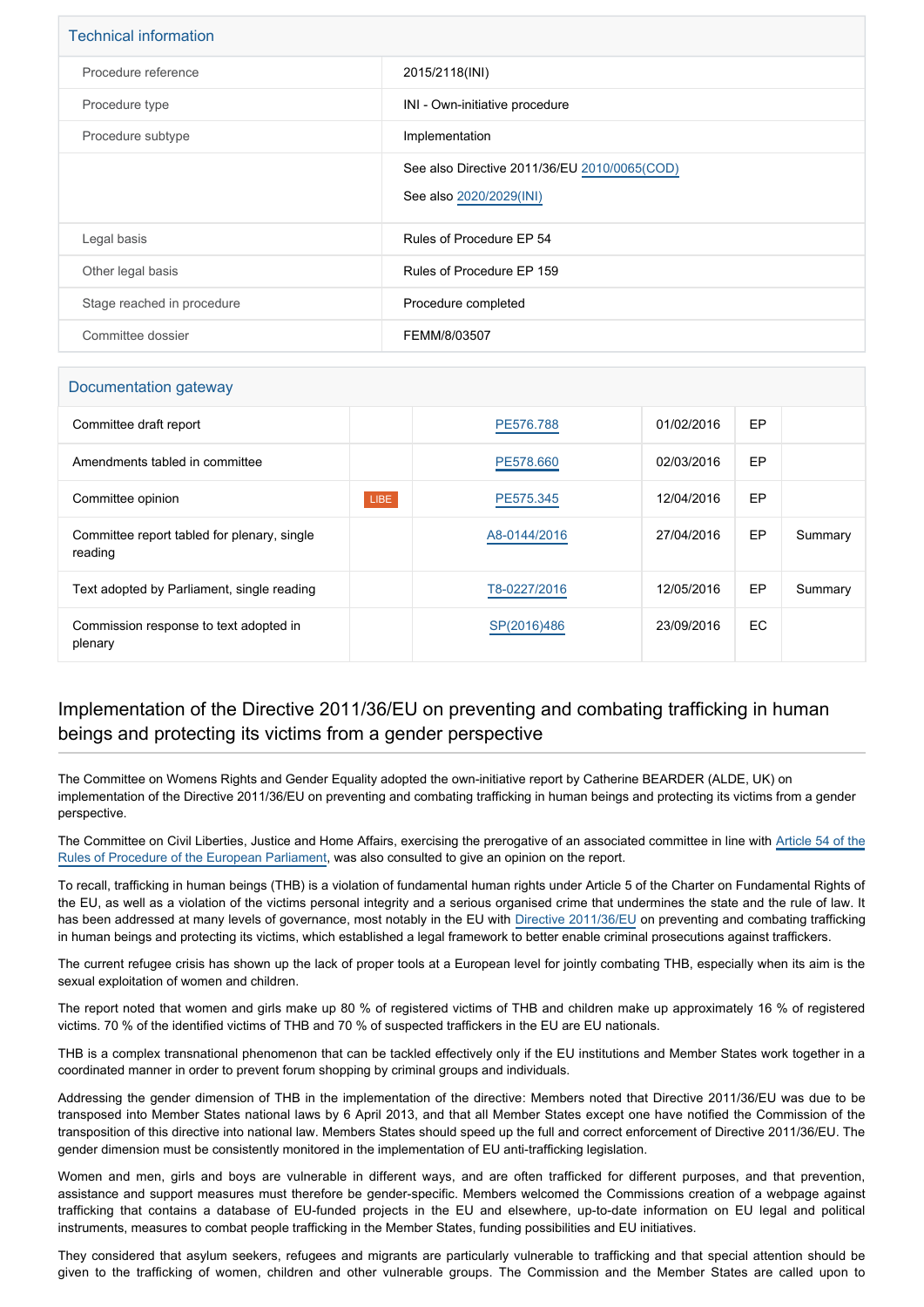investigate the link between the increasing numbers of refugees arriving and THB.

Gender perspective in the prevention of THB: Members stressed the need for a gender perspective approach based on four key strategies:

- prevention;
- prosecution;
- victim protection;
- multi-level partnership.

They also stressed the need for a consistent approach to prosecution of offences related to human trafficking, and for the Member States to step up their investigations and prosecutions. Criminal penalties for crimes of human trafficking, modern slavery and exploitation should be put in place. Increased cross-border cooperation and collaboration with the relevant EU agencies is stressed.

Members called on Justice and Home Affairs (JHA) agencies such as Eurojust, Europol, the FRA, Frontex, CEPOL and the EASO to develop a sustained programme of improving gender balance in decision-making relevant to trafficking.

Members states are called upon to take more proactive preventative actions such as information and awareness-raising campaigns, training specifically designed for men, targeted workshops with vulnerable groups and education activities in schools, including promoting equality, combating sexist stereotypes and gender-based violence, as equal treatment should be an objective of the whole of society.

The EU is called upon to pay attention to and make visible the new forms of trafficking and exploitation of human beings, including reproductive exploitation and trafficking in new-born children.

Forced marriage can also be regarded as a form of trafficking in human beings if it contains an element of exploitation of the victim.

The gender dimension of assistance and support to, and protection of, victims: Members expressed concern that not all victims are able to access services easily or have knowledge of them. Victims of THB require specialised services, including access to safe short- and long-term accommodation, witness protection schemes, healthcare and counselling, translation and interpretation services, etc.

The Commission is asked to come forward with a European strategy for combating gender violence, containing a legislative proposal on violence against women that includes THB.

Member States are called upon to:

- establish hotlines which victims of human trafficking and exploitation can call to seek assistance and advice;
- provide free legal aid, including legal assistance and representation, psychological and medical support, and information on the rights to assistance and health care;
- make legal aid available to victims of trafficking not only in criminal proceedings, but also in any civil, labour or immigration/asylum proceedings in which they are involved.

Assessment of other gender-sensitive measures taken in the implementation of the Directive: noting that the current EU Strategy towards the Eradication of THB comes to an end in 2016, Members called on the Commission to evaluate the current strategy and to introduce a new one that follows a human-rights-based approach, focusing on victims, includes a clear gender dimension and contains concrete actions in this regard, adequately and effectively addresses prevention, and continues to discourage the demand that fosters all forms of trafficking.

The report called on the Member States to collect more detailed and up-to-date data by compiling reliable statistical information gathered from all the main actors, by ensuring that the data is homogeneous and disaggregated by gender, age, type of exploitation (within the subsets of types of THB), country of origin and destination, and by including internally trafficked people, in order to better identify potential victims and prevent crime. Member States should increase data sharing in order to better assess the gender dimension and recent trends in THB and combat trafficking more effectively.

Despite the clear definition of THB given in the Directive, a number of different definitions have been adopted in Member States national legislation. The Commission called on the Commission to conduct research on this and to report on what these differences in definition mean in practical terms for the application of the Directive.

#### Implementation of the Directive 2011/36/EU on preventing and combating trafficking in human beings and protecting its victims from a gender perspective

The European Parliament adopted by 391 votes to 43, with 53 abstentions, a resolution on the implementation of the Directive 2011/36/EU on preventing and combating trafficking in human beings and protecting its victims from a gender perspective.

To recall, trafficking in human beings (THB) is a violation of fundamental human rights under Article 5 of the Charter on Fundamental Rights of the EU, as well as a violation of the victims personal integrity and a serious organised crime that undermines the state and the rule of law. It has been addressed at many levels of governance, most notably in the EU with [Directive 2011/36/EU](http://www.europarl.europa.eu/oeil/popups/ficheprocedure.do?lang=EN&procnum=COD/2010/0065) on preventing and combating trafficking in human beings and protecting its victims, which established a legal framework to better enable criminal prosecutions against traffickers.

The current refugee crisis has shown up the lack of proper tools at a European level for jointly combating THB, especially when its aim is the sexual exploitation of women and children.

Parliament noted that women and girls make up 80 % of registered victims of THB and children make up approximately 16 % of registered victims. 70 % of the identified victims of THB and 70 % of suspected traffickers in the EU are EU nationals.

THB is a complex transnational phenomenon that can be tackled effectively only if the EU institutions and Member States work together in a coordinated manner in order to prevent forum shopping by criminal groups and individuals.

Addressing the gender dimension of THB in the implementation of the directive: Parliament noted that Directive 2011/36/EU was due to be transposed into Member States national laws by 6 April 2013, and that all Member States except one have notified the Commission of the transposition of this directive into national law. Members States should speed up the full and correct enforcement of Directive 2011/36/EU. Parliament emphasised that the EUs legal and political framework recognises that trafficking is a gender-specific phenomenon and called on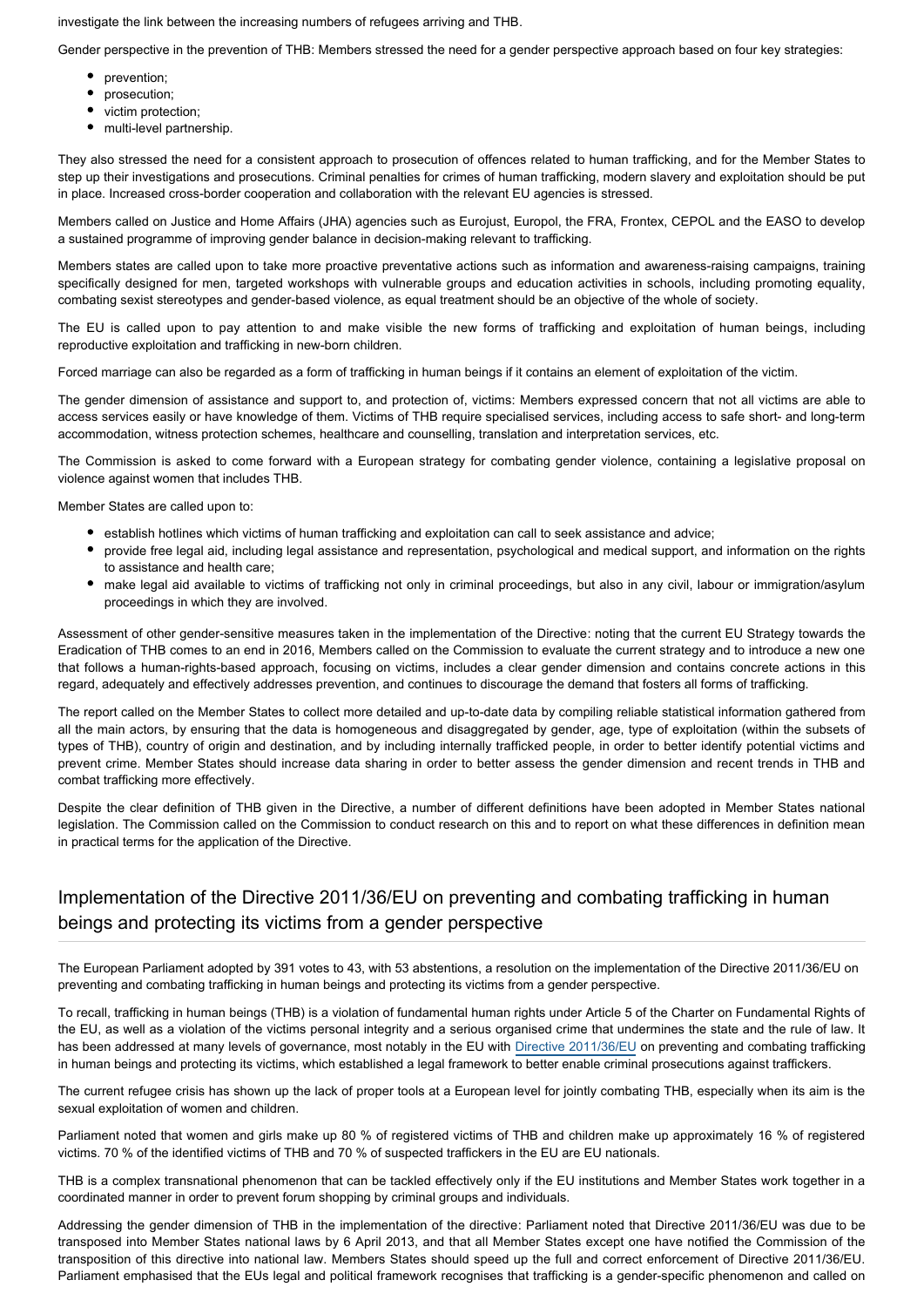Member States to adopt gender-specific measures. The gender dimension must be consistently monitored in the implementation of EU anti-trafficking legislation.

Women and men, girls and boys are vulnerable in different ways, and are often trafficked for different purposes, and that prevention, assistance and support measures must therefore be gender-specific. Parliament welcomed the Commissions creation of a webpage against trafficking that contains a database of EU-funded projects in the EU and elsewhere, up-to-date information on EU legal and political instruments, measures to combat people trafficking in the Member States, funding possibilities and EU initiatives.

It considered that asylum seekers, refugees and migrants are particularly vulnerable to trafficking and that special attention should be given to the trafficking of women, children and other vulnerable groups. The Commission and the Member States are called upon to investigate the link between the increasing numbers of refugees arriving and THB.

Parliament considered that greater consideration should be paid to the situation of transgender victims, who are considered as a vulnerable group and are particularly at risk of falling into the hands of traffickers. It believes that this vulnerability factor should be taken into account when Member States conduct individual risk assessments, so as to ensure that victims of trafficking receive appropriate protection and care. Adequate training on the specificities of transgender victims should be provided to officials so as to be able to identify them more proactively and adapt assistance services to meet their needs.

Gender perspective in the prevention of THB: Parliament stressed the need for a gender perspective approach based on four key strategies:

- prevention:
- prosecution;
- victim protection;
- multi-level partnership.

It also stressed the need for a consistent approach to prosecution of offences related to human trafficking, and for the Member States to step up their investigations and prosecutions. Criminal penalties for crimes of human trafficking, modern slavery and exploitation should be put in place. Increased cross-border cooperation and collaboration with the relevant EU agencies is stressed. It called on Justice and Home Affairs (JHA) agencies such as Eurojust, Europol, the FRA, Frontex, CEPOL and the EASO to develop a sustained programme of improving gender balance in decision-making relevant to trafficking.

The resolution also pointed out that it is also important for destination countries to ensure that women migrants who have been granted legal residency in the destination countries have access to language teaching and other means of social integration, education and training in particular, with the aim of enabling them to exercise their rights as citizens.

Parliament also called on the Members states to take more proactive preventative actions such as information and awareness-raising campaigns, training specifically designed for men, targeted workshops with vulnerable groups and education activities in schools, including promoting equality, combating sexist stereotypes and gender-based violence, as equal treatment should be an objective of the whole of society.

It also highlighted that owing to the coercive and deceptive nature of the crime, victims may be unable to recognise their own vulnerability. It called on Member States to implement Articles 11 to 17 of the Directive 2011/36/EU concerning protection and support of victims with a gender-sensitive approach. Parliament is strongly critical of the fact that it is not already a criminal offence to use the services of trafficked persons across all Member States.

The EU is called upon to pay attention to and make visible the new forms of trafficking and exploitation of human beings, including reproductive exploitation and trafficking in new-born children.

In general, Parliament considered that victims of trafficking should receive appropriate protection and care.

Prostitution: Parliament called for better implementation and monitoring of Directive 2011/36/EU, so as to ensure the non-prosecution of and non-application of sanctions or penalties to victims of THB, and emphasised that this includes the non-application of sanctions or penalties to people in prostitution and non-punishment for irregular entry or residence in countries of transit and destination.

It noted the lack of a common understanding among the Member States about what constitutes demand for exploitation, and called on the Commission and the Member States to propose guidelines on the punishment of the client based on the Nordic Model, while raising awareness about all forms of THB, especially sexual exploitation, and making other forms of exploitation like domestic servitude visible.

Parliament emphasised the data which confirm the deterrent effect that criminalisation of the purchase of sexual services has had in Sweden. It highlighted the normative effect of this model of regulation and its potential to change social attitudes in order to reduce overall demand for the services of victims of THB. In addition, Parliament called for campaigns to discourage demand for the sexual services of trafficked persons. It is of the opinion that demand reduction can be achieved through legislation that shifts the criminal burden onto those who purchase the sexual services of trafficked persons rather than onto those who sell it.

Parliament is also concerned at the growing phenomenon of sexual grooming and recalled that the victims are often in a state of emotional dependence, which hinders investigative work, as they are less easily identified as victims of trafficking in human beings and often refuse to testify against the people grooming them.

The gender dimension of assistance and support to, and protection of, victims: Parliament expressed concern that not all victims are able to access services easily or have knowledge of them. Victims of THB require specialised services, including access to safe short- and long-term accommodation, witness protection schemes, healthcare and counselling, translation and interpretation services, etc. The Commission is asked to come forward with a European strategy for combating gender violence, containing a legislative proposal on violence against women that includes THB.

Member States are called upon to:

- **establish hotlines which victims of human trafficking and exploitation can call to seek assistance and advice;**
- provide free legal aid, including legal assistance and representation, psychological and medical support, and information on the rights to assistance and health care;
- make legal aid available to victims of trafficking not only in criminal proceedings, but also in any civil, labour or immigration/asylum proceedings in which they are involved.